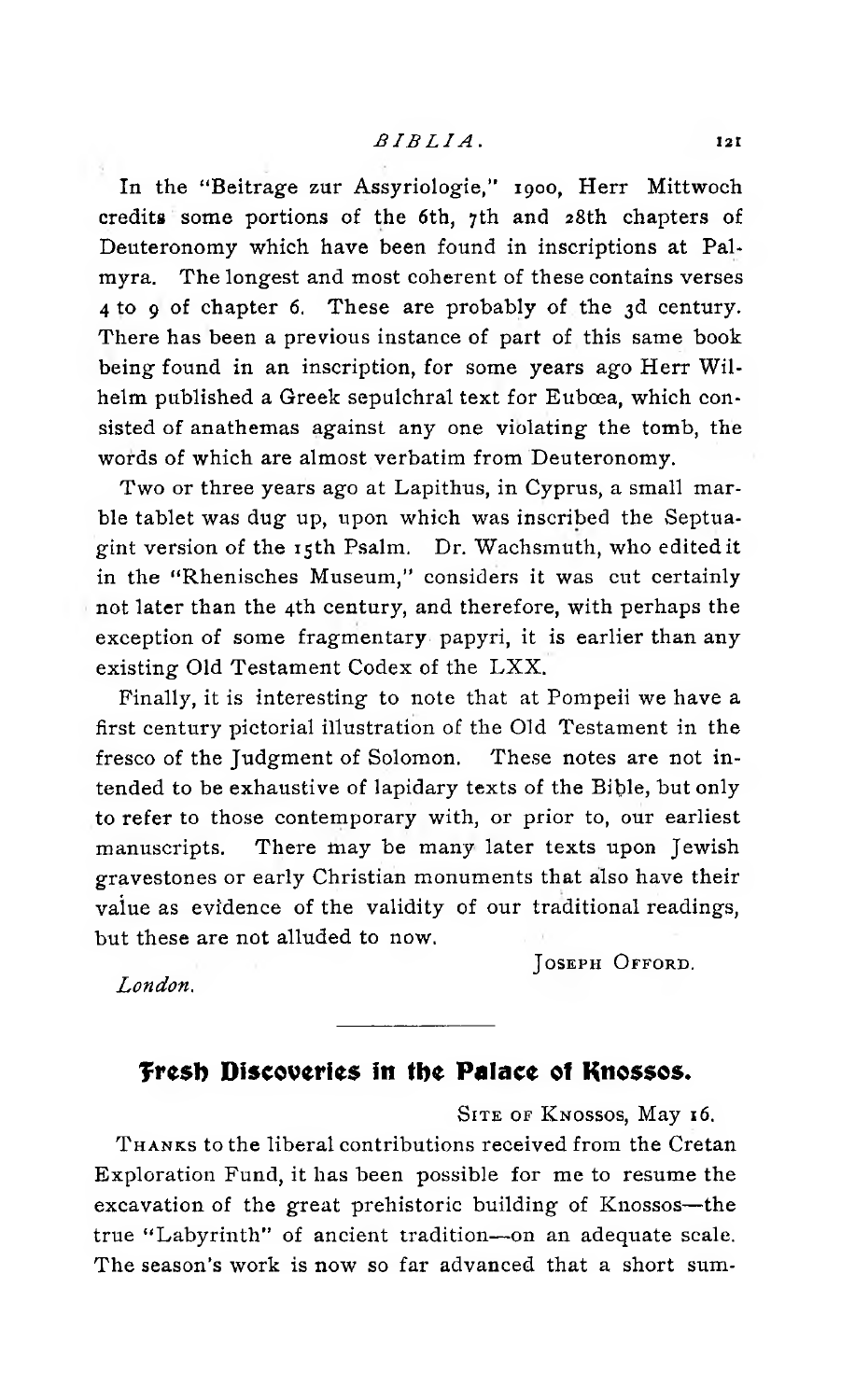mary of the results—in many respects not inferior to last year's discoveries—may be of general interest. It is now evident that the palace is of even vaster extent than could have been foreseen from the long lines of outer walls already brought to light. The great entrance court takes an almost unlimited extension to the west. It must have been at once a palace court and the *Agora* of the "broad" Homeric Knossos. The lofty porch with its twin portals within, the ground-plan of which was already cleared last year, also served a double purpose. The doorway to the left leading direct to the corridor beyond with its processional frescoes was a real entrance. That to the right, communicating with a single room, may well have been reserved for royal use, and it is natural to imagine the King here, seated at the gate in the Oriental fashion and giving judgment before the assembled people in the *Agora* beyond.

The base and foundations of the west wall of the palace were found to continue northward, taking finally a double turn eastwards in two sharp finely preserved angles. The foundations themselves are on this side composed of small blocks—apparently unique in structure—and inner lines of the same construction, which support part of the northwestern area of the building, attain the surprising depth of  $z_3$  feet. The outer wall, after its turn eastward, takes a further and quite unexpected turn to the north, enclosing a distinct quarter of the palace grouped round a small paved piazza with an inner portico of its own. This piazza, already partly excavated last year, was found to give access on the west to a spacious bath or tank, lined with fine gypsum slabs nearly  $\gamma$  feet in height, and approached by a double flight of steps flanked by a breastwork and columns, of which the bases only remained. This basin is analogous, but on a larger scale, to that already found in the Room of the Throne, and another smaller has since come to light in the southeastern quarter of the site. Two similar basins have now been found by the Italian explorers in the prehistoric palace at Phæstos, and these baths or tanks must, therefore, be regarded as a distinctive feature of early Cretan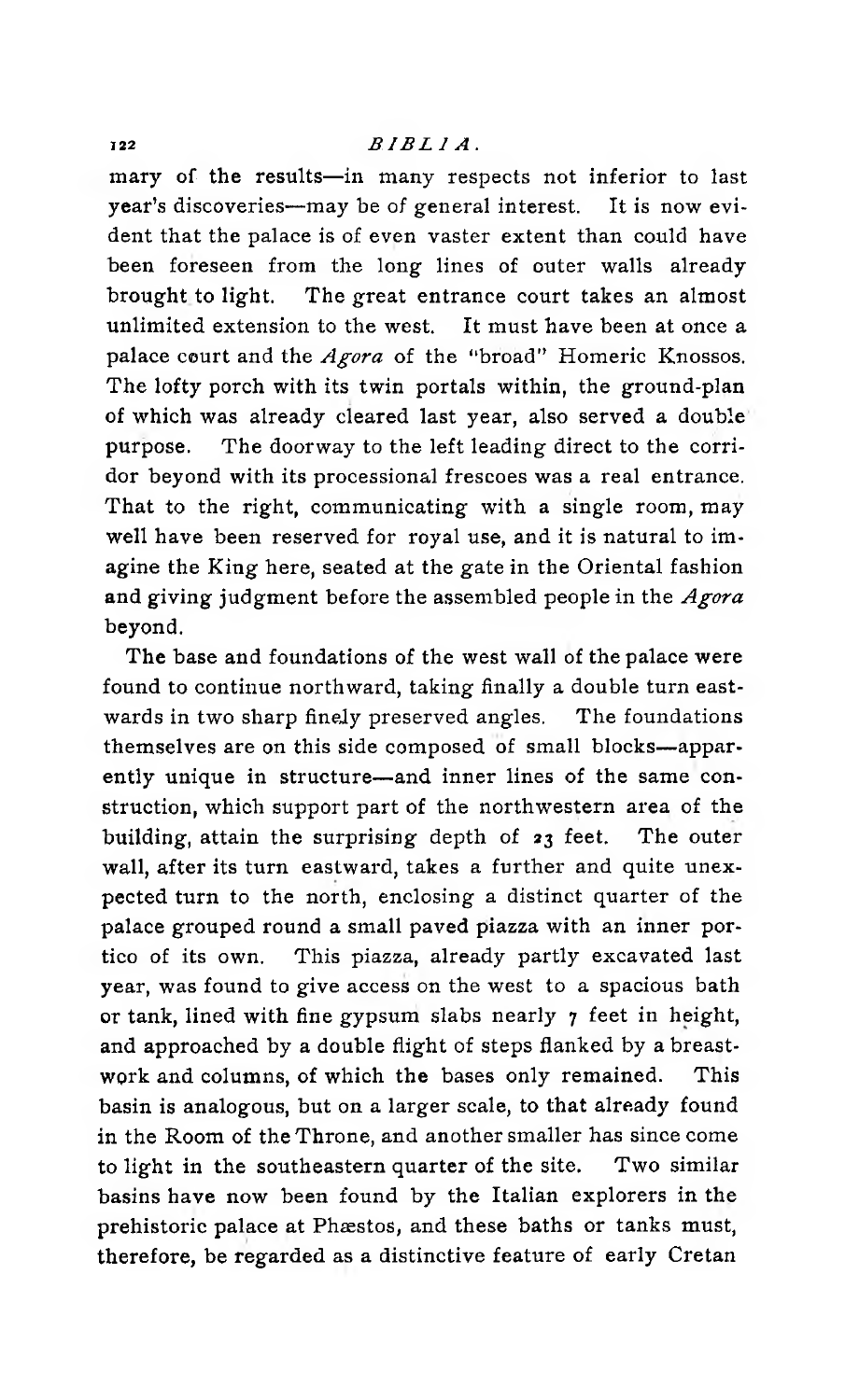architecture. It is remarkable that in no case is there any visible inlet or outlet for the water, but slave labor may have been employed to empty them, and for their filling, too, so far as it was not effected by the supply of rainwater from the housetops.

A terrace wall divides this northern region of the bath and piazza from a considerable interior area of the building that lies between this and the zone laid bare by my last year's excavations. In this area, which includes the whole northwestern angle of the palace, have now been uncovered a further series of large magazines opening on the Long Gallery already discovered. These freshly excavated magazines are ten in number, bringing the whole tale up to 18, and several of them proved to be exceptionally rich in their contents. In the southernmost of these the huge store jars stood in double or single rows in unbroken order from end to end of the long chambers. The fifteenth magazine contained one of the best deposits of inscribed linear tablets yet brought to light, and here was found what must certainly be regarded as a Royal standard weight of elaborate execution. It is of red porphyry like limestone, perforated for suspension towards its summit, and is carved all over with cuttlefish in relief, their coiling tentacles affording the same protection against fraudulent reduction as the stamp of a coin or the milling of its edge. The stone weighs about 29 kilograms, or 64 pounds. Interesting evidence was forthcoming of the existence of at least one upper story above these magazines, and on the upper floor level were found fragments of painted vases in a style which for combined beauty and largeness of design surpasses any known ceramic fabrics of the Mycenæan age. Near the northwestern angle of the wall, and also certainly belonging to the upper storey, were found various remains indicative of the former existence of an important feature of the building at this point. Here was found a continuous piece of stone frieze, or dado, with triglyphs and half rosette in relief, together with other architectural fragments. Here, too, fallen from the walls, were parts of fresco paintings containing in their origi-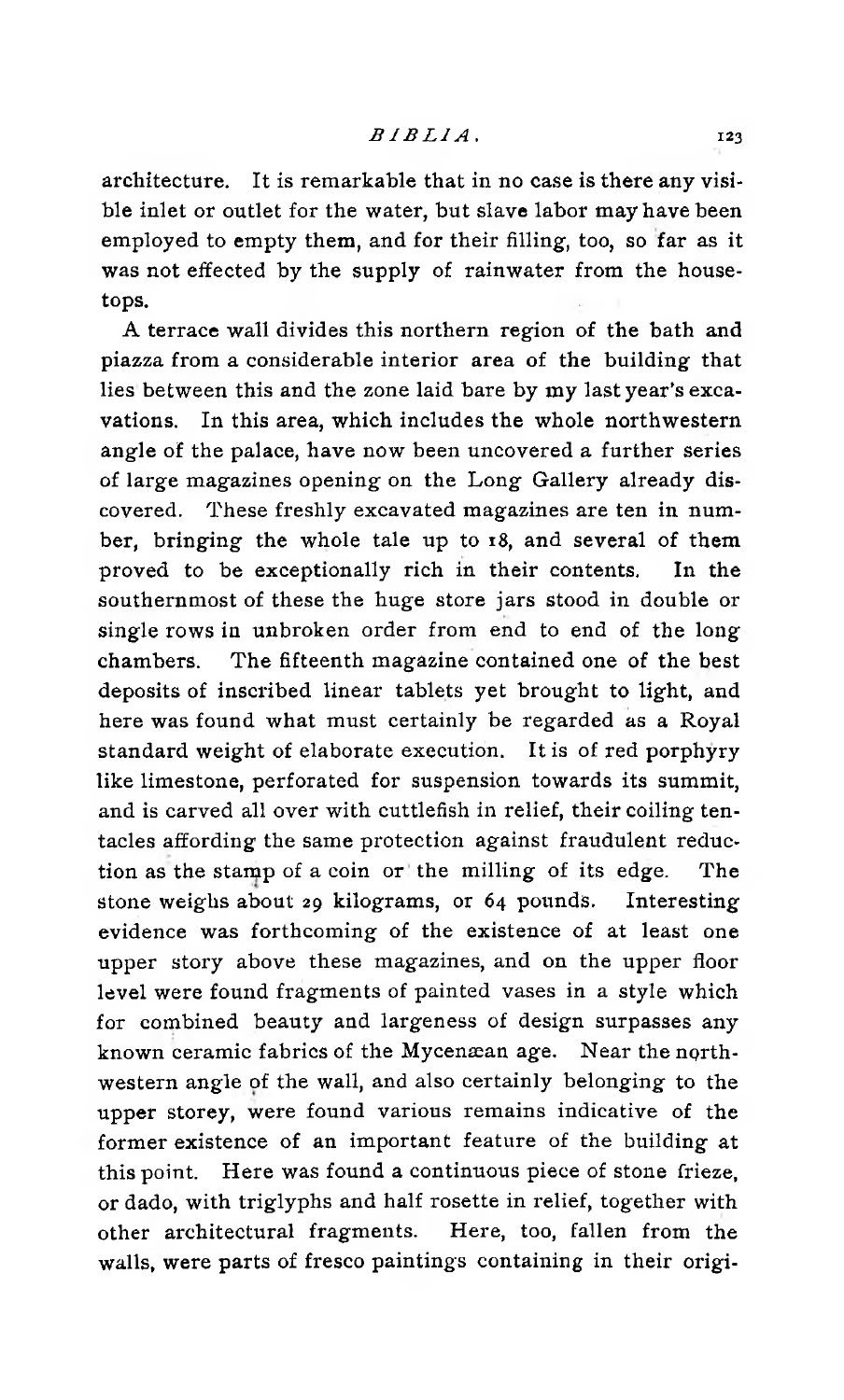## **<sup>124</sup>** *BIBLIA* .

nal design a series of zones with human figures from about a fourth to an eighth of the natural size and of special interest as supplying a wholly new version of the costumes of Mycenaean Crete. The men here wear long tunics, while the winglike ends of long shawls or plaids hang down behind their shoulders; but most remarkable of all is the head and bust of a lady, the colors of which, and notably her brilliant vermeil lips, are almost untouched by the hand of time. She wears a high blue dress, looped in front and bunched up behind with ribbonlike bands, the bows, loops and streamers giving the whole a somewhat Botticellesque aspect.

The men bear cups, the precious materials of which are indicated by their blue and yellow hues. Of the former wealth of the palace in such vessels a fresh proof came to light in a neighboring deposit of tablets bearing, in addition to their inscriptions and numerical signs, figures of vases of characteristic metal shapes. Of goldsmith's work of another kind a remarkable representation was supplied by a fragment of fresco relief found in a gallery near the throne room. On this are seen the thumb and forefingers of a man, beautifully modelled, holding the end of a beaded gold necklace with pendants in the shape of negroes' heads in the same material. This African subject points surely to the quarter whence the gold itself was obtained, whether from Nubia, the Egyptian ''Eldorado," or from the more western oases of Libya. Of contact with Egypt itself a highly important monument has come tp light, dating from about the same period—the early part of the second millennium B. C.—as the diorite figure found here last year. It is the lid of an alabaster vase very finely engraved with a cartouche containing the name and divine titles of Ehyan. Apart from the great rarity of monuments of this King, whose name does not appear in official lists, his appearance in a Cretan connexion is of great interest. His name, as Mr. F. LI. Griffith informs me, is not Egyptian; he is often entitled "ruler of foreign peoples," and he seems to have held sway over the mysterious Hyksos, invaders of the Nile Valley. It ,is worth recalling that a bronze lion with Khyan's name,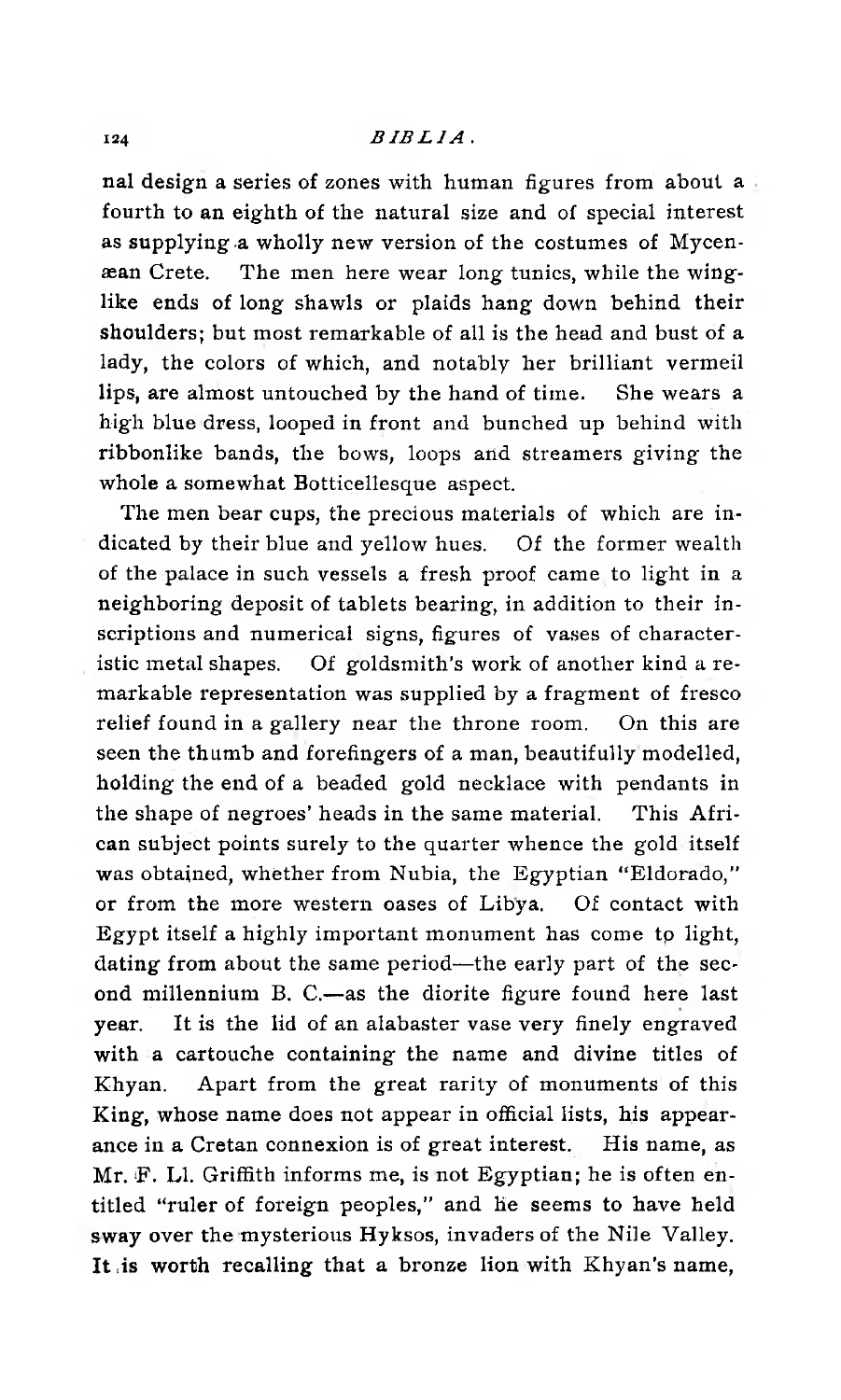now in the British Museum, was found in another direction as far afield as Baghdad.

The inscribed lid lay beneath a later Mycenæan wall and floor level, and it is perhaps not an accidental coincidence that about three yards from the same spot there came to light a fine Babylonian cylinder of lapis-lazuli mounted with gold and representing mythological subjects. It seems to be of pure Mesopotamian fabric belonging to the class that supplied the immediate predecessors of certain "Hittite" types of Northern Syria. This is, I believe, the first authentic instance of the discovery of a Babylonian cylinder in the Ægean world.

The northern entrance way, partly excavated last year, was found to descend to a much greater depth, and fine walls of masonry, showing as much as eight courses, have here been exposed to view on either side. To the east of this and of the great court on which the Throne Room and other chambers open a further extensive palace region is now coming to light. These remains extend to the south side of the same court, which is now seen to be a spacious interior piazza. The buildings on the east side of this court include a small series of magazines, where considerable stores of plain clay vessels of various kinds lay in piles and nests. Other larger magazines contained many vases of new and remarkable forms, going back to the earliest period of the palace, while the still earlier clay stock below proved rich in neolithic relics, among which a number of primitive female idols in a squatting attitude are most remarkable. In the palace chambers on this side came to light a larger and a smaller press for oil or wine and their accompanying vats, and among the stores discovered are two sorts of cereals and small beans of a kind at present imported into Crete from Alexandria, and known as "Egyptian beans."

It becomes more and more evident that the Palace of Knossos, like Indian palaces at the present day, was a small town in itself, with a considerable population of slaves and artisans, who were employed on various arts and industries for the benefit of its lords. Various indications point to the fact that many of the beautiful *intaglios*, the clay impressions of which have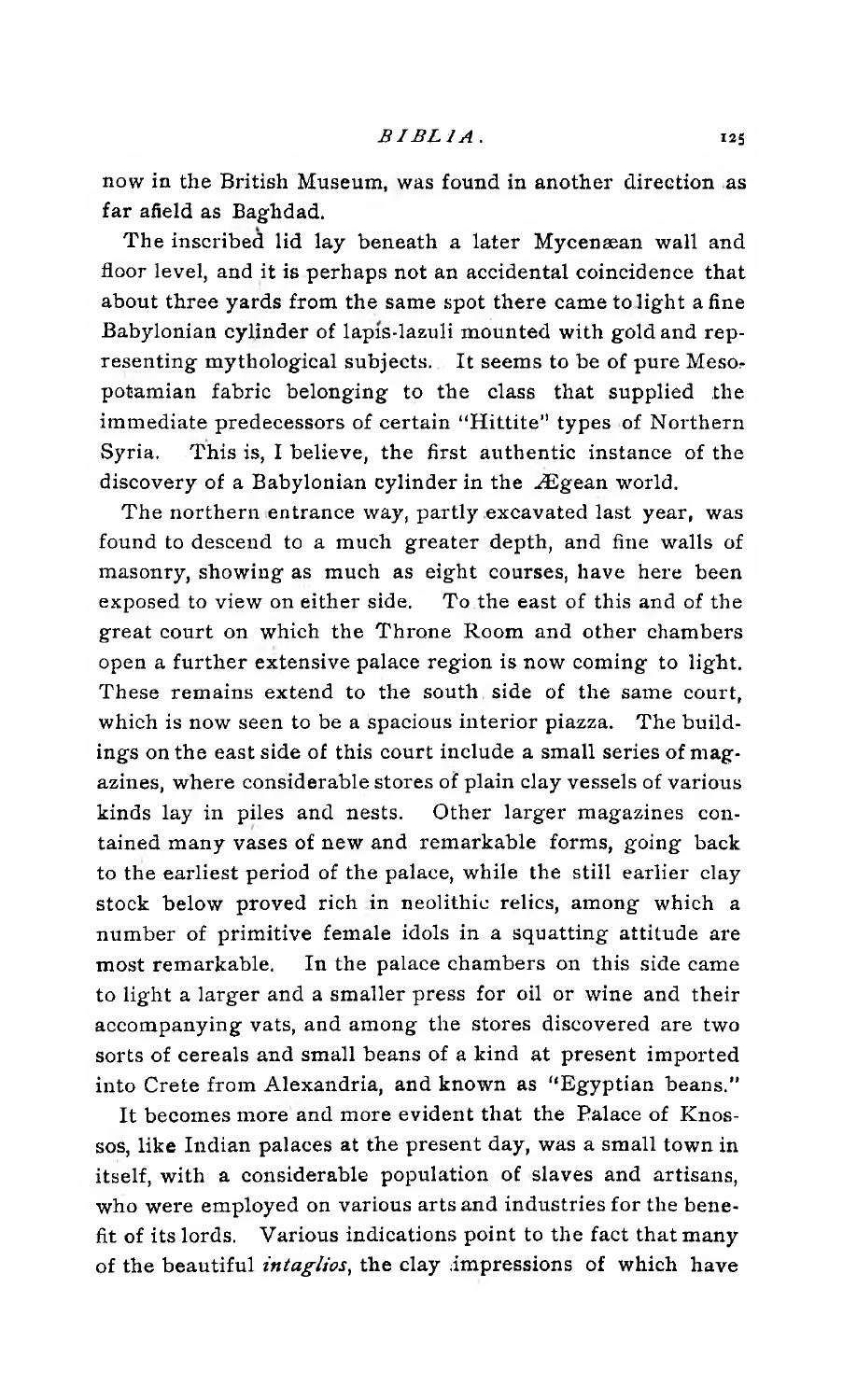occurred here so abundantly, were produced by engravers working within the building. In several chambers were found the paints and pounded gypsum used by the artists who executed the noble frescoes and reliefs that adorned the walls. In a room on the brink of the eastern slope was made a discovery that shows that the sculptor's art also flourished on the spot. Here was found a magnificent three-handled "amphora" of veined marble-like stone, with spiraliform bands and reliefs round its mouth and shoulders, of such calibre that it took 11 men with ropes and poles to remove it from the site. This fine work was complete, but beside it stood another smaller vase of the same material and general outline, but only roughly shaped out. The sculptor was apparently at work on it at the moment of the destruction of the palace.

Above this *atelier,* on the floor of a larger chamber, a find of a truly surprising character was made. Detached pieces of ivory and crystal began to appear, which were found to belong to a large board over a yard in length. It had been somewhat crushed and contorted, but the chief component parts were still in their places, though lying on the loose earth; and by means of framing and underplastering it was possible, after nearly three days' careful work, to get out the whole as it lay. In the magnificent object thus recovered we have undoubtedly the Royal draughtboard. The framework was of ivory, perhaps originally supported on wood, the board having perhaps also acted as the lid of a box to contain the men. The surface of the board formed a kind of mosaic of ivory, partly coated with gold, and crystal bars and plaques backed with silver and blue enamel—the Homeric Kyanos. At one end were a series of medallions arranged like those of the Egyptian draughtboards, such as that found in the tomb of Queen Hatshepsut, already known from the Enkimo example to have been imitated by the Mycenaeans. This is followed by a kind of labyrinth of ivory and crystal, to which again succeed four large elaborately-je welled medallions and nautiluses of ivory and crystal. The whole was enclosed in a frame of marguerites in relief wrought in the same materials.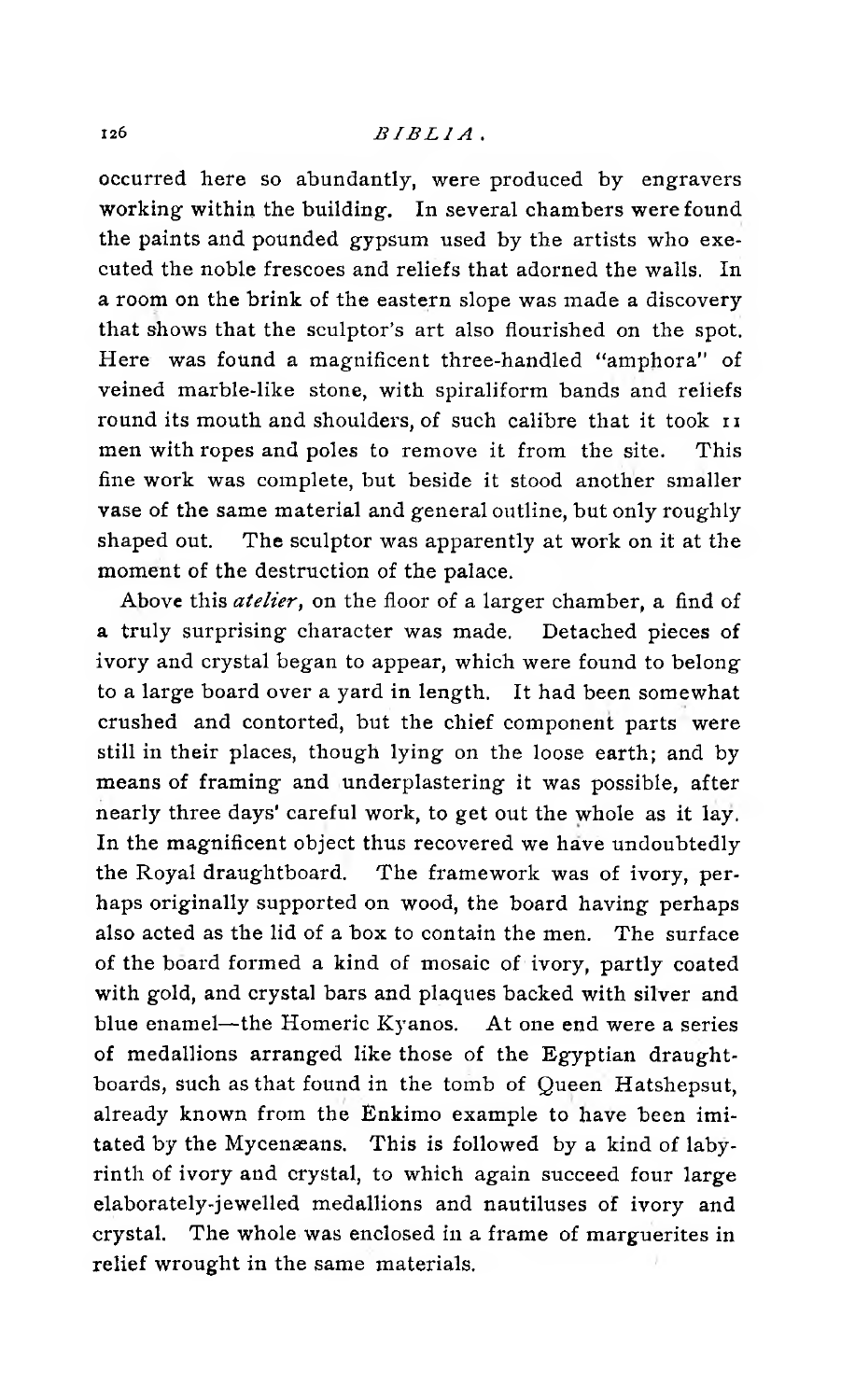## *BIBLIA.* 127

Among the most interesting discoveries of the present season have been the large number of clay impressions of Mycenaean gems and signet-rings—some of them used for securing the boxes in which the inscribed tablets were originally deposited. The subjects of some of these are of striking novelty, such as a lady with a swallow at the end of a string, which seems to be serving as a lure to another swallow flying towards it. But what are we to say to a creature with the fore part of a hoofed, calf-like animal, and the legs of man, seated on a kind of throne ? If this be not the Minotaur, it is surely the Minocalf. That the local monster of the latter Greek legends should thus have received illustration in Mycenæan times is a strange and significant phenomenon.

Excavations just south of the Throne Room on the western border of the central court have brought to light other interesting seal impressions, several of them with religious subjects, which tend to show that there was a shrine in this vicinity. From a series of more or less fragmentary impressions it has been possible, indeed, to put together a whole scene of ancient worship, in the center of which a goddess akin to the later Rhea or Cybelê stands on her sacred rock guarded on either side by heraldically posed lions. In front of her is a votary in the act of adoration, while behind is a small temple with two consecrated pillars. The broad steps that ascend from the Central Court near the spot where the seals were found seems to have led to a spacious "Megaron" or hall, resting on basement rooms, into which part of its original pavement had fallen. It was in one of these that there was found the fragment of painted relief already mentioned representing a man holding a gold jewel, which, with other fresco *debris*, gives some idea of the magnificent decoration with which the walls once were covered. At the south end of the same central court remains are at this moment coming to light which show that on this side, too, rose a hall adorned with painted reliefs of human subjects. An admirably modelled thigh and leg of a man, and an arm and breast, perhaps belonging to the same figure, must certainly be taken to represent the highest level